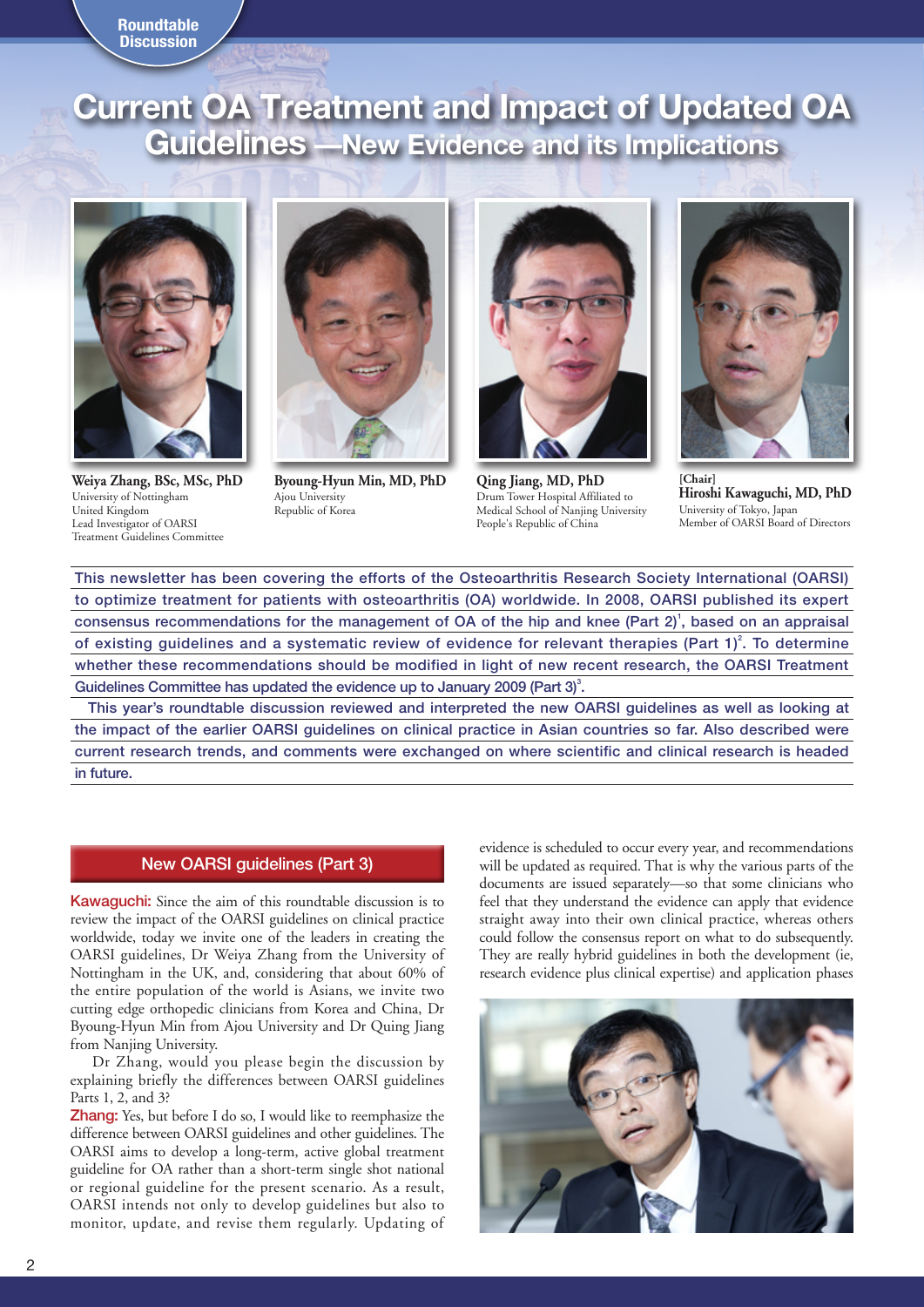

(ie, evidence and recommendations). Part 1, published in 2007, is a comprehensive systematic review of research evidence for 51 treatment modalities that are currently available in the global market for the treatment of OA. Part 2 is the consensus report published in 2008, based on the research evidence and clinical expertise from the 16 OA experts from different countries. Finally, Part 3 provides a systematic review of all new evidence gleaned between 2006 and 2009, and an analysis of whether there is any change with regard to all the available evidence and whether we should change our recommendations.

In Part 3, we noted that there are a number of major changes. The first involves exercise for hip OA. By 2006 there had been no good evidence to support whether exercise is beneficial for the hip; by 2009, however, level 1a evidence had

#### become available (**Table 1**).

Another notable change over the past 3 years is electromagnetic therapy, whose effect size fell from 0.77 to a very small and nonsignificant level, which suggests that this treatment can more or less be ruled out.

Acetaminophen now becomes questionable in OA when more evidence accumulated. The effect size for pain relief becomes almost nonsignificant. Moreover, the Quebec Study<sup>4</sup> conducted in a very large population of about 6 million people in Canada reported very high gastrointestinal toxicity for acetaminophen. The OARSI guideline committee has discussed whether we need to change our recommendations for this agent. The consensus will be published in Part 4 of the guidelines.

| Table 1. Comparison of effect size and level of evidence for pain relief with different modalities of therapy in 2006 and 2009 |  |
|--------------------------------------------------------------------------------------------------------------------------------|--|
| Original, Table II, Osteoarthritis and Cartilage. 2010; 18: 476-499.                                                           |  |

|                                       | Effect size (95% confidence interval), level of evidence |                              |  |
|---------------------------------------|----------------------------------------------------------|------------------------------|--|
|                                       | January 31, 2006                                         | January 31, 2009             |  |
| Self-management                       | $0.06$ (0.02, 0.10), la                                  | $0.06$ (0.02, 0.10), la      |  |
| Education/information                 | 0.06 (0.02, 0.10), la                                    | 0.06 (0.03, 0.10), la        |  |
| Exercise for knee OA                  |                                                          |                              |  |
| Strengthening                         | 0.32 (0.23, 0.42), la                                    | 0.32 (0.23, 0.42), la        |  |
| Aerobic                               | 0.52 (0.34, 0.70), la                                    | 0.52 (0.34, 0.70), la        |  |
| Exercise for hip OA                   | NA                                                       | 0.38 (0.08, 0.68), la        |  |
| Exercise in water for knee and hip OA | 0.25 (0.02, 0.47), lb                                    | 0.19 (0.04, 0.35), la        |  |
| Weight reduction                      | $0.13$ (-0.12, 0.36), lb                                 | 0.20 (0.00, 0.39), la        |  |
| Acupuncture                           | 0.51 (0.23, 0.79), lb                                    | 0.35 (0.15, 0.55), la        |  |
| Electromagnetic therapy               | 0.77 (0.36, 1.17), la                                    | 0.16 (-0.08, 0.39), la       |  |
| Acetaminophen                         | 0.21 (0.02, 0.41), la                                    | 0.14 (0.05, 0.22), la        |  |
| <b>NSAIDs</b>                         | 0.32 (0.24, 0.39), la                                    | 0.29 (0.22, 0.35), la        |  |
| <b>Topical NSAIDs</b>                 | 0.41 (0.22, 0.59), la                                    | 0.44 (0.27, 0.62), la        |  |
| Opioids                               | <b>NA</b>                                                | 0.78 (0.59, 0.98), la        |  |
| IA corticosteroid                     | 0.72 (0.42, 1.02), la                                    | 0.58 (0.34, 0.75), la        |  |
| <b>IAHA</b>                           | 0.32 (0.17, 0.47), la                                    | 0.60 (0.37, 0.83), la        |  |
| GS                                    | 0.61 (0.28, 0.95), la                                    | 0.58 (0.30, 0.87), la        |  |
| Glucosamine hydrochloride             | <b>NA</b>                                                | $-0.02$ $(-0.15, 0.11)$ , lb |  |
| Chondroitin sulfate                   | 0.52 (0.37, 0.67), la                                    | $0.75$ (0.50, 1.01), la      |  |
| Diacerein                             | 0.22 (0.01, 0.42), lb                                    | $0.24$ (0.08, 0.39), lb      |  |
| <b>ASUs</b>                           | <b>NA</b>                                                | 0.38 (0.01, 0.76), la        |  |
| Rosehip                               | <b>NA</b>                                                | $0.37$ (0.13, 0.60), la      |  |
| Lavage/debridement                    | $0.09$ (-0.27, 0.44), lb                                 | $0.21$ (-0.12, 0.54), lb     |  |

Ia : metaanalysis of randomised controlled trials

Ib : randomised controlled trial

NA : not available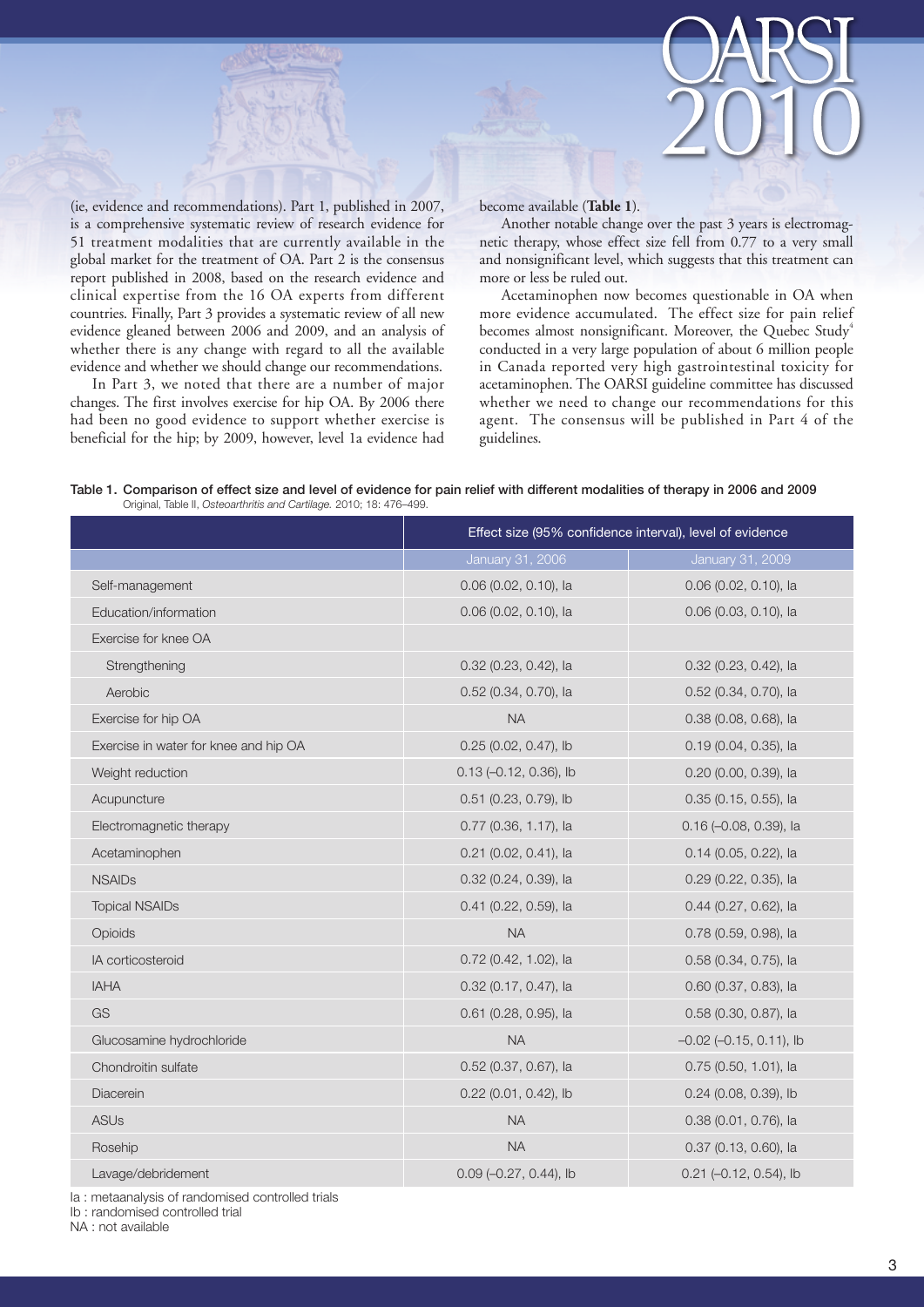In addition, glucosamine hydrochloride has been revealed to be no better than placebo. A number of other treatment modalities can be seen differently in light of new evidence.

A further change highlighted in Part 3 is not only numbers but also the quality of studies. This has been a major concern whether we should use all evidence, or only good-quality trials. The OARSI guideline committee recommends the use of the same quality indicators for all treatment modalities to keep the quality standards and fairness, should any quality assessment be undertaken. Table III of Part 3 gives an example that if we consider quality using the same standard—Jadad score<sup>5</sup> of 5 acetaminophen, avocado soybean unsaponifiables (ASUs), chondroitin sulfate, and intraarticular (IA) hyaluronic acid (HA) injections all become negative (**Table 2**).

## Current OA guidelines and their impact on clinical practice in Asian countries

Kawaguchi: Now I would like to talk about the current status of OA treatment in Asian countries, because we may be doing different treatments among the countries. In Japan, most OA patients are treated by orthopedic surgeons. Very early-stage and mild OA patients are not given drugs but education on



daily life and exercise. If this strategy does not work well, we usually initiate drug therapy with nonsteroidal antiinflammatory drugs (NSAIDs) including cyclooxygenase (COX)-2 inhibitors, but not acetaminophen, despite the recommendation of the OARSI guidelines. We sometimes use topical NSAIDs including loxoprofen, which is the most popular NSAID in Japan, together with oral NSAIDs. If these agents do not work, we use IA injection, and if the knee has effusion or swelling, we select a steroid injection for one or two times. And after that we use IAHA injections. In Japan, we use IAHA earlier than in the USA and Europe. Then, if IAHA injection does not work we go ahead for surgical procedures. Neither lavage nor debridement is popular, but some institutions prefer osteotomy. Finally, artificial joint replacement is performed for severe cases.

Regarding the impact of the OARSI guidelines, the Japanese Orthopaedic Association is now creating guidelines based on them. It's a modification of Part 2. But it has not yet been published.

In Japan, the biggest differences from the OARSI guidelines are: one, we do not use acetaminophen as a first-line treatment; and two, we use IAHA more frequently and in earlier stages.

Min: In Korea, we have some similarities to Japan. However, despite the good guidance from OARSI, we have difficulty in doing any nonpharmacological treatments because of our country's medical insurance, which does not cover nonpharmacological approaches for OA including education or self-management.

So, treatment in Korea starts with drugs, although not acetaminophen as is the case in Japan. We start with NSAIDs regardless of age. We also prescribe HA irrespective of the stage of OA because we expect effects of both antiinflammation and delay of disease progression from HA. One interesting point is that glucosamine (GS) and chondroitin have been very popular due to the commercial promotion of related corporations while unfortunately, in this situation, doctors can hardly intervene. In Korea, these agents are also used for prevention of OA in normal people who do not have the disease based on their

Table 2. Relation between effect size for pain relief and quality of randomized controlled trials Original Table III, *Osteoarthritis and Cartilage.* 2010; 18: 476–499.

|                       | Effect size (95% confidence interval) |                                    |
|-----------------------|---------------------------------------|------------------------------------|
|                       | All trials                            | High-quality trials (Jadad = $5$ ) |
| Acupuncture           | 0.35(0.15, 0.55)                      | 0.22(0.01, 0.44)                   |
| Acetaminophen         | 0.14(0.05, 0.23)                      | $0.10 (-0.03, 0.23)$               |
| <b>NSAIDs</b>         | 0.29(0.22, 0.35)                      | 0.39(0.24, 0.55)                   |
| <b>Topical NSAIDs</b> | 0.44(0.27, 0.62)                      | 0.42(0.19, 0.65)                   |
| <b>IAHA</b>           | 0.60(0.37, 0.83)                      | $0.22 (-0.11, 0.54)$               |
| GS                    | 0.58(0.30, 0.87)                      | 0.29(0.003, 0.57)                  |
| Chondroitin sulfate   | 0.75(0.50, 1.01)                      | $0.005(-0.11, 0.12)$               |
| <b>ASUs</b>           | 0.38(0.01, 0.76)                      | $0.22 (-0.06, 0.51)$               |
| Lavage/debridement    | $0.21 (-0.12, 0.54)$                  | $-0.11$ $(-0.30, 0.08)$            |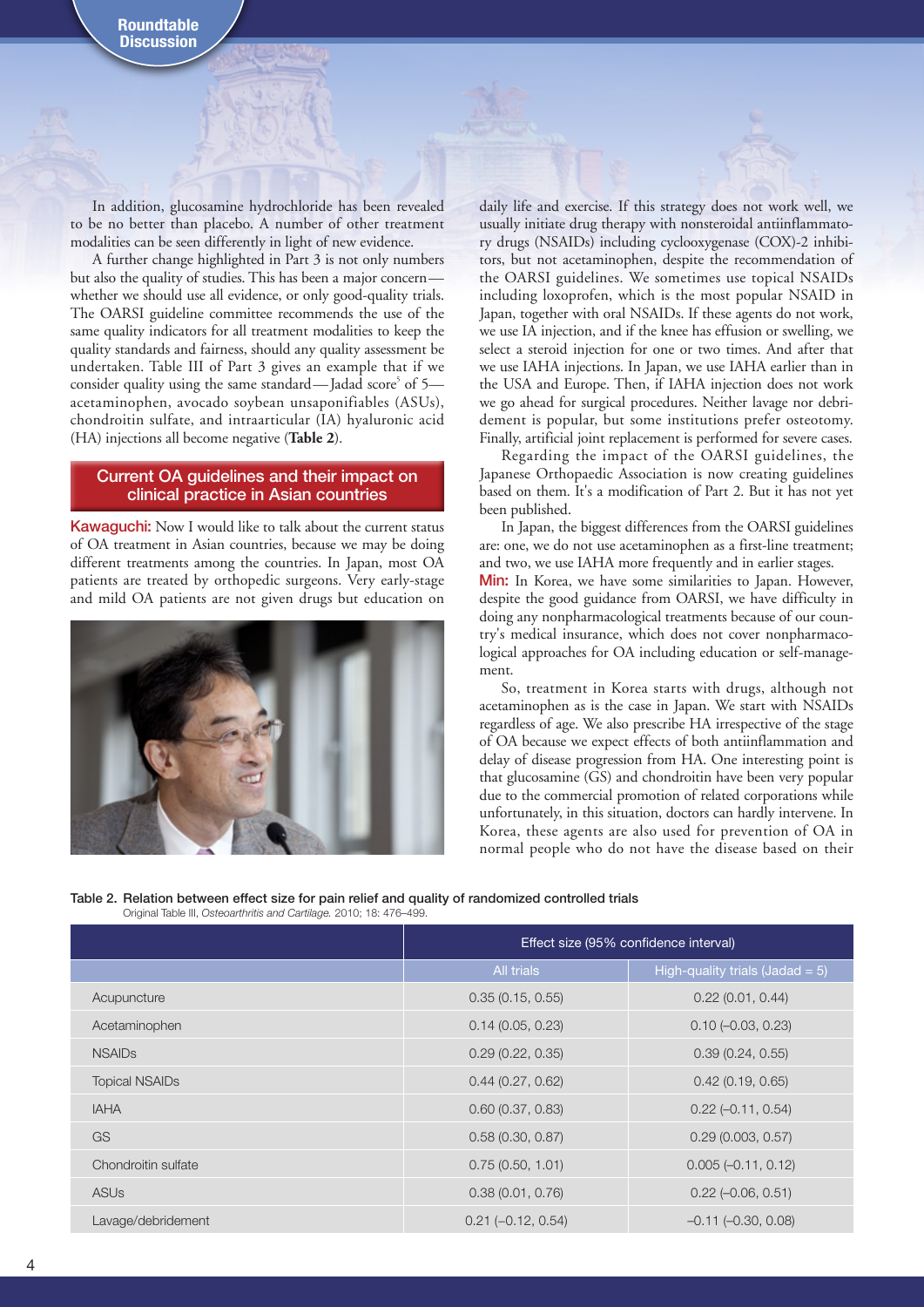

## decision.

GS is considered a nutrient, not a drug, so not covered by insurance in the setting of prevention. In Korea, both a rheumatologist and an orthopedic surgeon take care of most patients, though many fields of medicine involve treatment of OA because there are so many patients. It seems to me that the OARSI guidelines have not been well adapted by Korean doctors including



orthopedic surgeons, although their amended guidelines for Korea, suitable for the situation in Korea, are now established and recommended for application.

Zhang: I cannot really understand why nonpharmacological treatments are not used in Korea. These are effective and very cheap therapies; information such as leaflets and selfmanagement education cost practically nothing and are not related to health insurance but rather to doctor decision. To me, nonpharmacological treatment is the core of management for OA.

Min: Yes, I absolutely agree with you. However, insurance companies in Korea cannot support the expense of providing specially trained personnel with knowledge of OA and its treatment. Support for the cost of nonpharmacologic treatment such as the aforesaid education has been demanded but not approved.

Zhang: Doctors can provide educational guidance when they see the patient; they do not need any additional manpower. This should be part of good clinical practice, not something in monetary terms. Arthritis societies or charities, if there are any in Korea, would normally help to enhance the knowledge of patients about the disease and therapies. The key is whether we believe that education and exercise would work for our patients with OA. If you believe you will do it.

**Jiang:** The picture in China is very complicated. We have two treatment systems for OA patients: the orthopedic approach and traditional Chinese medicine. In the cities, treatment is modern and about the same as in Japan. Patients can go to an orthopedic surgeon, who will at first suggest nonpharmacological treatment. They will suggest exercise, such as swimming. If the patient has pain, the first choice is an NSAID. But in poorer or rural areas, doctors still use acetaminophen for pain relief. HA is also used. GS is used as a prescription drug in hospitals. China does not have good health insurance; most of the people have to pay for everything.

Kawaguchi: How about acupuncture? And t'ai chi, which has a very good reputation and showed beneficial effects in randomized control trials?

**Jiang:** Acupuncture is practiced but t'ai chi only in very few patients. Arthroscopy is popular in some major cities but may only relieve pain for a short time. In my clinic's experience, the long-term results are not so good.

As for the OARSI guidelines, many Chinese orthopedic surgeons are unaware of the organization. However, there is broad support for the development of OA guidelines for China.

## Updating the OARSI guidelines and optimal treatment of OA

Kawaguchi: Let's talk about the new OARSI guidelines, Part 3. Reflecting the latest revisions, what do you think is the role of acetaminophen now?

**Zhang:** I think that it is okay to use acetaminophen for a short time period, for example < 3 months. However, care must be taken as acetaminophen is not as safe as we previously expected. At full dosages, 4g/day, that is, two 500-mg tablets four times daily for a long period (eg, 3 months), acetaminophen is quite dangerous for a patient aged >50 years, even if he or she does not have any gastrointestinal or liver problems. In that situation, I would perhaps try topical NSAIDs. COX-2 inhibitors are very effective and safe but more expensive.

Kawaguchi: What is your opinion about cardiovascular events associated with COX-2 inhibitors?

Zhang: Cardiovascular events due to COX-2 inhibitors are very rare. As long as you do not prescribe these drugs to someone with a history of cardiovascular problems, you should be all right. In a young patient aged <40 years who has no gastrointestinal history, I might try NSAIDs first, just to reduce cost really. In an old patient, however, I would favor topical NSAIDs.

Min: What is the best NSAID to relieve pain? Because there are no head-to-head comparisons among various NSAIDs. Besides, patients react to the same medication differently.

Zhang: We performed an indirect comparison using network metaanalysis and found no big difference between different NSAIDs for efficacy. So it is down to the individual patient's response to each particular NSAID. Some may respond well to ibuprofen, others to diclofenac. A good strategy is to start with ibuprofen since it is the safest, then if there is no response within 1–2 weeks, switch over to another NSAID.

Kawaguchi: Referring to Table III of Part 3 of the guidelines, if we take quality of trials into account, such as whether they are double blind, randomized, with intention-to-treat analysis, the effect size of IAHA decreases much from 0.6 to 0.22 (**Table 2**). Zhang: Yes, it becomes nonsignificant, which means that it is